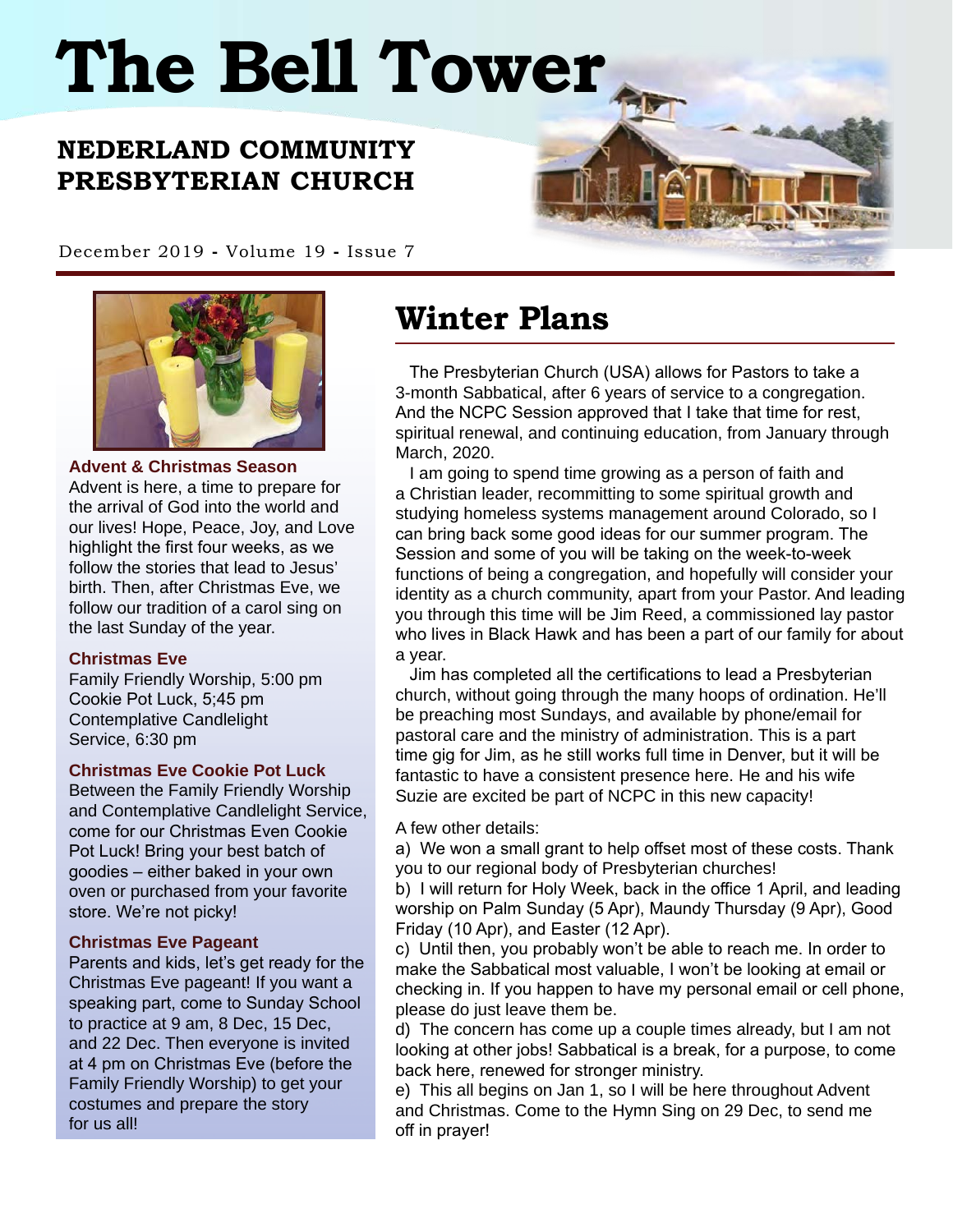# Fellowship Time

 Have you been looking for a way to serve at church, but can't make a long term commitment? Arranging the fellowship time after worship is for you! Sign up on the sheet outside the kitchen, or contact BG with any questions

(303-748-9172, [bbrooksrmn@aol.com](mailto:bbrooksrmn%40aol.com?subject=)).

 *A fellowship reminder as we enter the fall/winter seasons: We've tried to simplify the fellowship time by asking volunteers to scale back on the menus -- donuts, bagels, coffee cake, sweet rolls, etc. -- to go along with our regular coffee. Sign up sheets for October/November will be posted on Sunday outside the kitchen. Your help is always appreciated ... Blessings!*

# **New Custodian**

 *We are happy to have a new Custodian, Hilliary Martin! Hilliary and her daughters have been coming to church for a few years – with the shortest commute, just across the street. She has offered beautiful, raw prayers in worship. She has helped reach out to neighbors in trouble. And she has jumped into this position with vigor!*



 The congregation is a big supporter of Tungsten Village, the new county housing project in Nederland. How exciting to see the construction moving along! We have a roof now! In under a year, we should be welcoming about 50 residents into stable, below-market-rate housing, just a block away from church. That's justice in action!



#### Men's Group

Men's Group meets the next couple months at 4 pm at 15 Dec, 19 Jan, 16 Feb & 15 Mar, all at Salto. This is a simple chance for men of the church to get to know each other better, with a beer, coffee, or whatever. Guys of all ages are welcome.

 Several men got together to buck and split about three cords of wood, to prepare the NCPC Wood Bank. Any neighbor in need is welcome to get some firewood to stay warm through the winter



#### Soul Sisters

Soul Sisters (the NCPC women's group) meets now on the first Wednesday of each month, at Busey Brewing (formerly James Peak). That's 4 Dec, 1 Jan, 5 Feb, 4 Mar, at 5 pm. Come get to know some other ladies, with or without a margarita.



Our last Thursday morning coffee time at Train Cars will be 5 Dec, 9 am. After Easter, we'll find another time to gather to talk about life, faith, church and everything in between.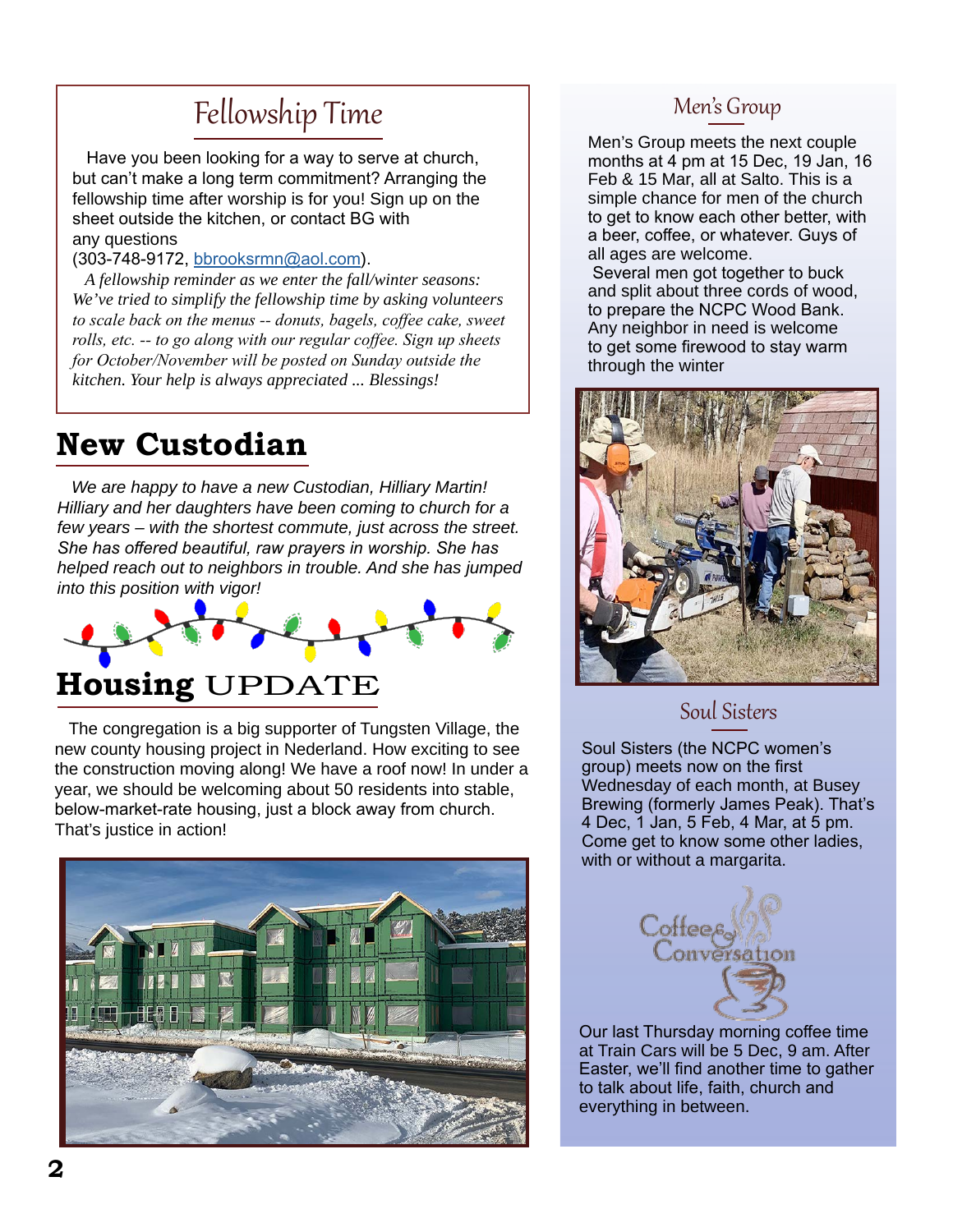*There are so many ways to give back to this little church! Some of you serve in volunteer roles. Others share your compassion with each other and our community. Several of you pray from afar, or sing loud on every Sunday morning. And many of you share your financial offerings. Thank you, to all, for making this a stronger community of faith. Every year we invite you to make a stewardship pledge, to help our spiritual board of directors to prepare a budget for the following year. Thus far in 2019, we have had a fabulous response!!! And there is still time for you to join us! There are pledge forms in the back of the sanctuary; they go in the wooden box, only to be seen by Hansen and our Treasurer Cindy. Or get in contact with Hansen [\(ncpcpastor@](mailto:ncpcpastor%40gmail.com?subject=) [gmail.com\)](mailto:ncpcpastor%40gmail.com?subject=) or our Elder for Finance, Marylou Harrison [\(marylou.](mailto:marylou.nederland%40gmail.com?subject=) [nederland@gmail.com\)](mailto:marylou.nederland%40gmail.com?subject=), to discuss what you plan to offer to the ministry of our church for 2020. We are sure to make a dent in our deficit budget next year, but you can help us get closer to becoming* 



# **Stewardship NCPC Online - ICYMI**

 *The most popular social media post over the last couple months was…* 

the sermon, [Who in the World is David?](https://www.youtube.com/watch?v=8pqcUFFmcME&t=2s) A Sinner, in which Hansen & Will sing the classic song, Hallelujah. (Be prepared, the sermon touches on a very difficult subject.)

 You should also take a listen to Guest Musician, Billy Shaddox. His song, *[Hold Me Up](https://www.youtube.com/watch?v=9-K1CLSSMsU)*, was definitely one of the most holy moments we've ever had in the sanctuary.

 You can watch it all on our church Facebook page ([www.facebook.com/nederlandcpc](http://www.facebook.com/nederlandcpc)) or Hansen's YouTube channel ([www.youtube.com/hansenwendlandt](https://www.youtube.com/user/hansenwendlandt)), or linked from our

website ([www.nederlandcpc.org](http://www.nederlandcpc.org)), under Worship.

 When you interact with our online content, that has a way of spreading the good news with our community, which makes you a modern mediavangelist!



# **Rise Against Hunger**

 Thanks to everyone who came out to help pack 10,000 meals for hungry children abroad! This is our fifth year sponsoring the Rise Against Hunger project, and welcoming the Nederland Community to love neighbors locally and globally. We will know soon where our meals will be sent – likely to some school, so that parents are incentivized to send kids for an education, which is the key to breaking the cycle of poverty.



 You can help us raise money for the 2020 Rise Against Hunger meal packing event! If you haven't ordered your holiday wreath, you still can! For \$30 you get a beautiful wreath and can feed a child for over a month. Reach out to Hansen ([ncpcpastor@gmail.com](mailto:ncpcpastor%40gmail.com?subject=)) or Fran ([fbauer@wildblue.net](mailto:fbauer%40wildblue.net?subject=)).